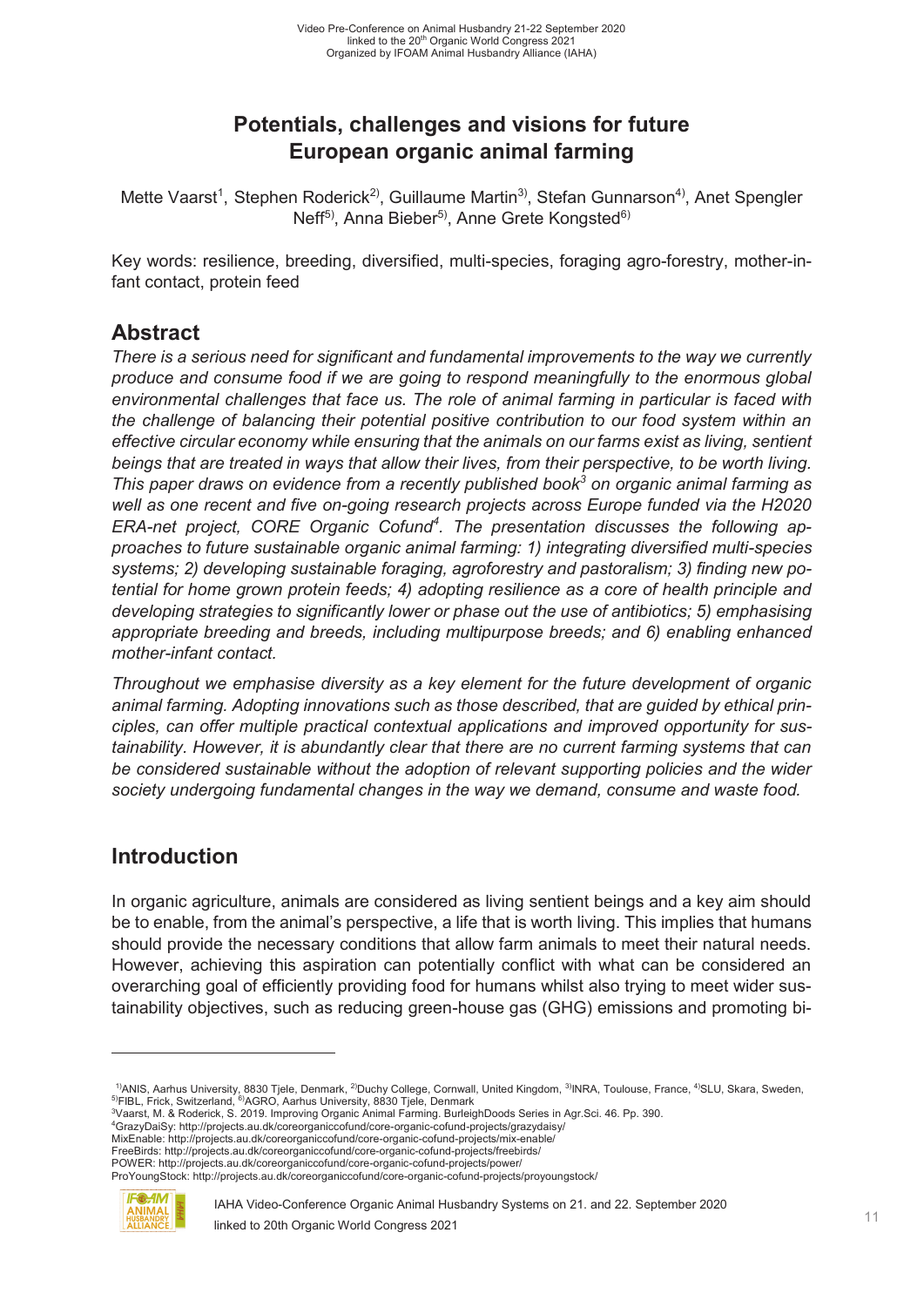odiversity. Nevertheless, with reference to the organic principles, we are strongly guided towards finding solutions and synergies that have multiple aims. Values that are adaptable and relevant to different contexts and embrace diversity and resilience can guide developments towards husbandry practices that break with the 'one-size fits all' conventional intensification of farming that places undue pressure on animals as well as humans. The aim of this paper is to explore several options for better, healthier and more welfare friendly animal farming for the future. The paper draws on evidence from a recently published book on organic animal farming<sup>2</sup> and outputs from five current European research projects funded via the H2020 ERA-net project, CORE Organic Cofund<sup>3</sup> and one recently completed CORE-organic Plus project<sup>5</sup>. Across these multiple sources of knowledge, we have re-iterated the idea that diversity is a key to sustainable animal farming. This diversity can be viewed from a range of perspectives, whether it be with regard to the promotion of biodiversity within farm ecosystems, meeting multiple aims and objectives, offering differing production strategies that respond to variable climatic or economic conditions, or various species and breeds with adaptive qualities. Diversity gives depth and value to organic animal farming and its surrounding socio-ecological environment. Although not necessarily unique to organic farming, we see diversity as almost a precondition to success in achieving a key aim of being a part of nature. Differences between farms also stimulate inspiration and insights, providing new developmental pathways, innovations and solutions for local and global environmental challenges.

## **Suggested strategies for future development of European organic animal farming**

#### *1) Integrating diversified multi-species systems*

Diversity at the farm level, in terms of breeding two or more animal species on the same farm, has the potential to improve three dimensions of sustainability: environmental soundness, economic viability for farmers and social acceptability by being respectful of animals. The CORE Organic COFUND project MixEnable (2018-2021) is assessing the sustainability and robustness of mixed animal systems and comparing their performance with those of specialised farms. Different feeding habits among different livestock species reduce competition for feed and increase resource use efficiency. While sheep, for example, are more selective than cattle, co-grazing of cattle and sheep leads to a more homogeneous defoliation pattern and butterfly species density has been observed to be up to six times higher compared to when sheep graze alone. This illustrates that biodiversity benefits from patch grazing behavior of different animal species and the divergent local vegetation dynamics following this. Abundance and diversity of six groups of above-ground and below-ground organisms (plants, herbivorous insects, predatory insects, soil bacteria, fungi and nematodes) have been shown to be higher under co-grazing (Wang et al., 2019).

Grazing systems including multiple species also tend to have higher productivity per unit area than specialized systems (D'Alexis et al., 2014; Veysset et al., 2020). This was seen in cograzing systems with heifers and sows where total animal weight gain per ha was higher (by 140-250 g/day for heifers and 42-61 g/day for sows) than in single-species grazing systems (Sehested et al., 2004). Much research has shown that combining different livestock species on the same farm also takes advantage of the host specificity of most pests. Results from the MixEnable project show that guardian animals co-grazing with vulnerable species can support

<sup>5</sup> OrganicDairyHealth, http://projects.au.dk/coreorganicplus/research-projects/organicdairyhealth/



-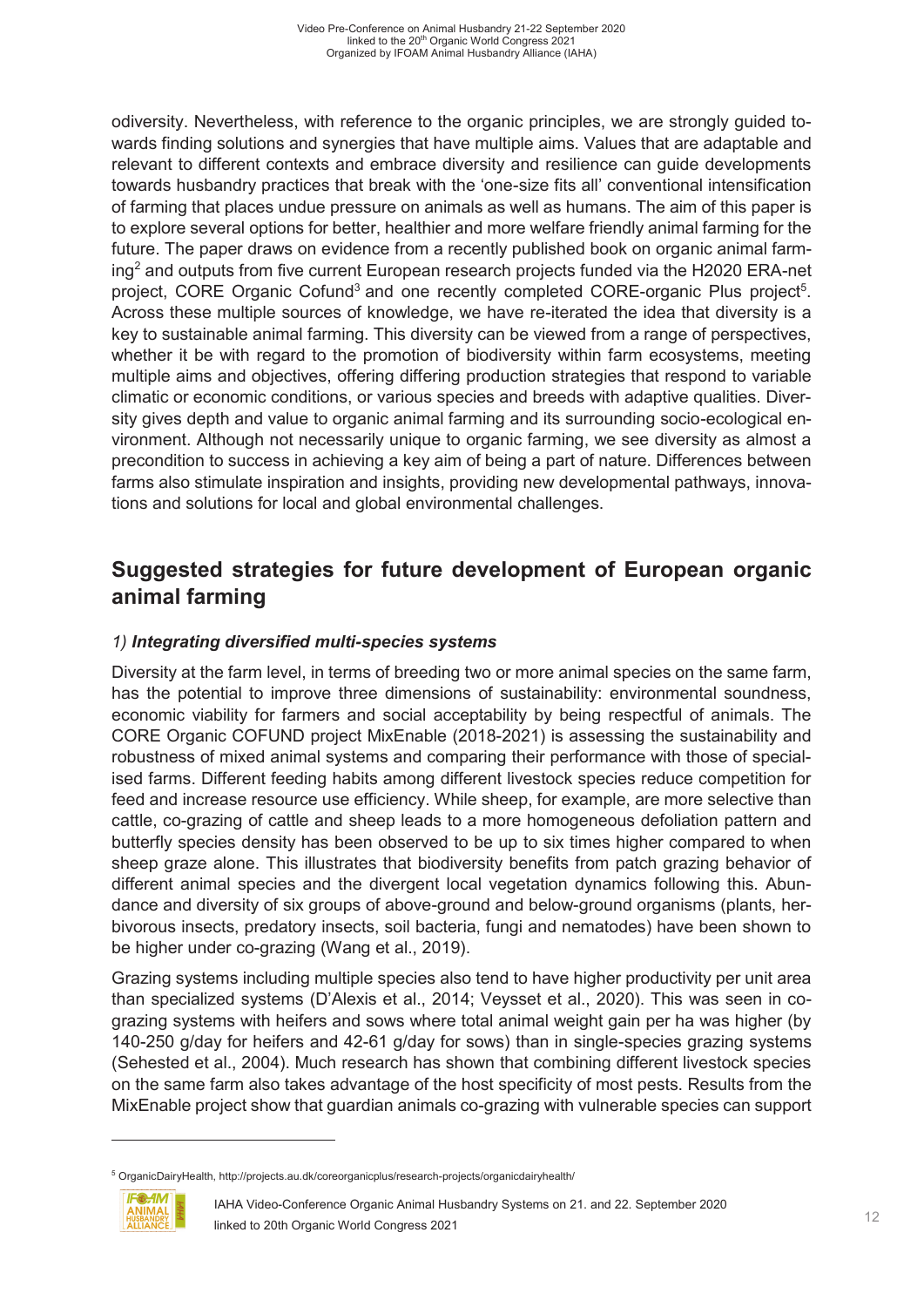a significant reduction of predation. It was concluded in these studies that it was paramount to implement local and context relevant farming practices, such as appropriate stocking rate during grazing, so as to avoid undesirable effects such as competition for feed between species. Likewise, if the organic farms with mixed animal species display limited integration between farm components, the practical benefits and synergy will also be limited.

#### *2) Pastoralism, agroforestry and sustainable foraging which can integrate pigs, pasture and trees*

Natural, pasture-based and more extensive production is sometimes viewed and criticized as inefficient, although there is more and more evidence and recognition that these systems represent a form of food production that is not dependent on excessive fossil fuel usage and offers a vast carbon storage capacity. Whilst these types of production systems are generally considered most suitable for ruminant animals, there are also significant opportunities for integration of pigs and poultry. Here, we take the case of pasture-based pig systems to demonstrate the potential for sustainable animal farming that complies with the organic principles. They represent high-value meat production with low use of antibiotics, although intensive outdoor pig farming in northern Europe can face serious challenges in terms of excessive nitrogen (N) and phosphorus (P) losses to the soil due to excessive inputs of supplementary nutrients and high animal densities. The risk of nutrient losses is elevated due to the pigs' characteristic rooting behavior destroying the vegetative cover. A consequence is that pigs are frequently fitted with nose-rings and this raises animal welfare concerns. An alternative to stationary grazing are mobile systems with frequent new or extended areas. The CORE Organic Cofund project POWER (2018-2021) works with radically different systems evaluating animal welfare, environmental footprints and resilience from a range of mobile pig pasture concepts. In outdoor pig fattening, 'strip foraging' has been shown to be a successful measure to reduce nutrient inputs from feed and to avoid nutrient 'hot spots', and in pregnant sows, rotational grazing improved grass recovery during wet periods (Kelly et al., 2002). As pigs prefer to forage 'ungrazed/unrooted' areas over a previously used area, it is likely that mobile systems combined with 'strip-foraging' will stimulate pig forage intakes compared to stationary foraging concepts.

Even greater opportunities for sustainability can be achieved when pigs are integrated into silvo-pastoral systems. Compared to grass, well-established energy crops like poplar and willow persist, despite pig rooting, and have a deeper root system with larger nutrient uptakes especially in the early spring (Jørgensen et al., 2018). In winter seasons when nutrient uptakes are low, cut and chopped tree biomass left on the soil (carbon addition) may reduce nutrient losses (Eschen et al., 2007). This paves the way for an outdoor production with un-ringed pigs and low nutrient losses. Additionally, the trees provide the pigs with shade, shelter and a more stimulus-rich environment (Jakobsen, 2018). Although integrating energy crops proved beneficial, it was evident that a few rows of trees (20% tree cover) were insufficient to counteract the excessive nutrient inputs in high animal density paddocks (Manevski et al., 2019) and to avoid severe sunburn of pigs (Jakobsen, 2018). On the other hand, tree cover of more than 50% combined with a low animal density (70% of current practice) indicated a promising approach (Jørgensen et al., 2018). The best paddock management and design to reduce the risk of nutrient losses and optimise animal benefits is still unknown. This is especially regarding how to combine integrated systems with un-ringed pig behavior and permanent pastures so as to avoid the considerable nutrient losses following annual ploughing of grassland (Eriksen, 2001) and to improve carbon sequestration. These issues will be investigated in the upcoming EU H2020 project 'Multi-actor and transdisciplinary development of efficient and resilient MIXED farming and agroforestry systems' (MIXED, 2020-2024; coordinated by Aarhus Uni-

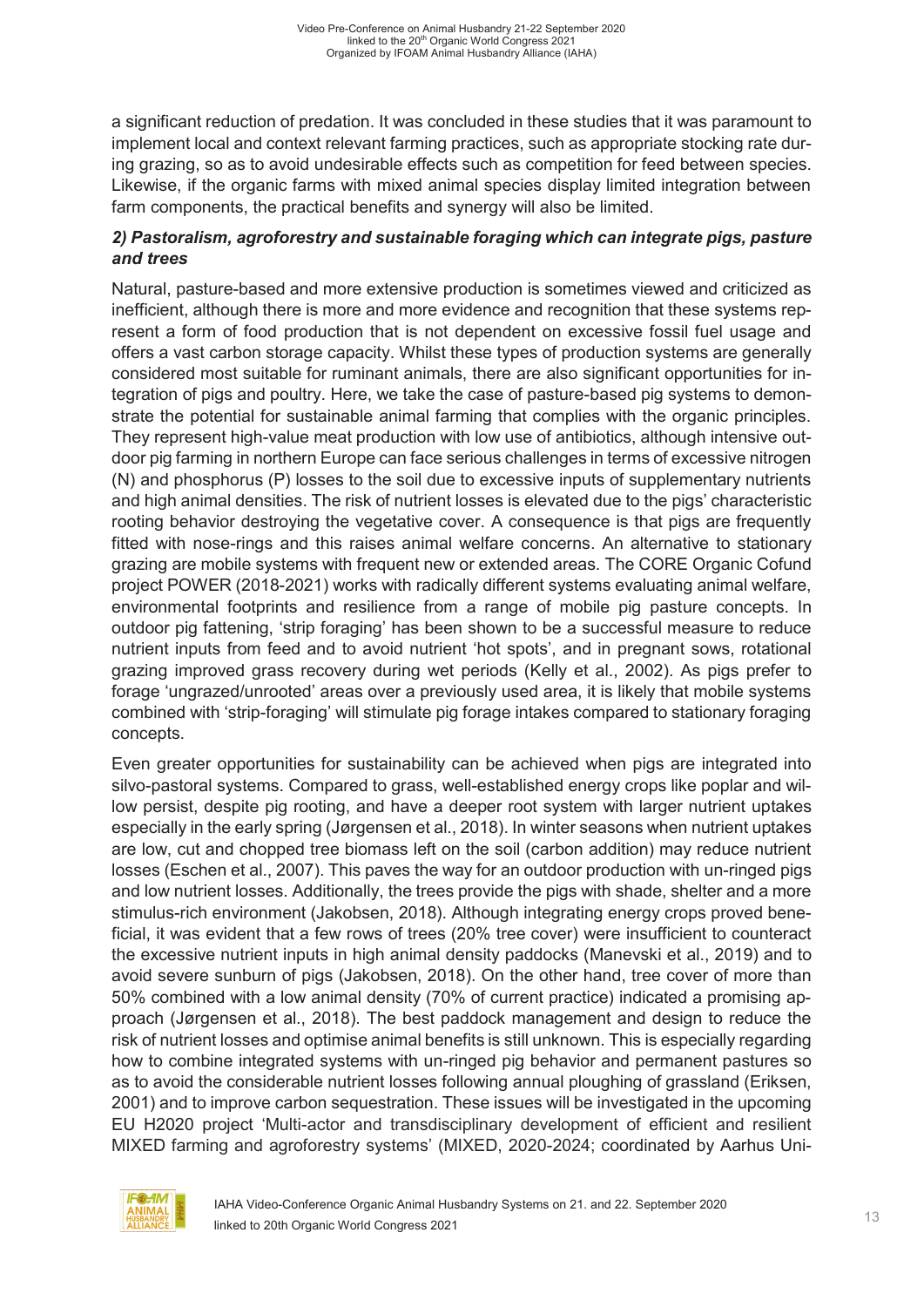versity). For other animal species, there are many possibilities to integrate animals into pasture-based and multi-functional systems, such as chickens within orchards and cattle within natural landscapes. The CORE Organic project FreeBirds seeks to optimise free-range chicken production so as to meet health and environmental concerns, by stimulating different ways of utilising the range area and integrating birds with other farm operations. Clearly, for ruminants there is a long history of animals being allowed to exhibit their natural behaviors through foraging on natural grasslands. Pastoralism under European conditions can be understood as the use of extensive grazing on rangelands for animal keeping. During the last years, discussions on how to integrate pastoral systems in Europe (and elsewhere) in our understanding of organic agricultural approaches have increasingly taken place, among others because they call for wider perspectives of landscape, social, ecological and food systems in relation to organic agriculture. Some of these systems can be understood as 'organic by default', and contribute significantly to carbon sequestration, biodiversity and wildlife conservation as well as providing societal benefits to many communities (Roderick, 2019).

#### *3) Finding new potentials for home grown protein feeds*

The issue of homegrown protein feed crops is relevant for all animal species in organic production, and many organic farms rely on imported protein sources even though there are many good possibilities to grow protein feeds, even under Nordic conditions. With proper management, forage crops have the potential to make a substantial contribution (50-100 %) to amino acid requirements of pregnant sows (Studnitz et al., 2019), thereby reducing paddock N surpluses due to lower inputs of N from supplementary feed. Although the potential is lower in lactating sows and fattening pigs because of high nutrient requirements for milk production and growth, respectively, there are indications that forage crop protein intakes can substitute a proportion of the feed N inputs in paddocks for lactating sows and fattening pigs (Studnitz et al., 2019). For poultry the opportunities may include access to protein sources from naturally occurring insects within the range, as well as the prospect of producing farmed insects as a source of poultry feed as a component within a circular economy. In farming systems with ruminants, there are multiple options to grow conserved and grazed high protein crops.

The use of concentrates in ruminant feeding is limited on organic farms and is most pronounced in Switzerland, where 90% roughage is mandatory (95% in 2022; Bio Suisse regulation). It is essential that ruminants are well adapted to the forage grown on the organic farm and to local grazing conditions, which also emphasise the need for organic dairy cow breeds to be site-related. Researchers at FiBL have developed a tool to measure site-relatedness of dairy cattle breeding at a farm level (download: bioaktuell.ch/tierhaltung/rindvieh/zucht). Future EU legislation on organic farming will also emphasise a higher percentage of home-grown or regionally grown feed, which raises a further issue of competition between animal feed crops and those grown for human consumption. If animal feeds high in protein are to be locally grown, there needs to be greater integration with animal production systems that include efficient utilisation of animal manures and the soil fertility building elements of crop rotations i.e. effective use of leguminous plants.

A general reduction in animal production to mitigate climate change, and new ways of integrating multiple species of animals within crop rotations for human food, may lead to generally more well-balanced food and farming systems whilst also providing animals with better opportunities to meet their natural needs through grazing nutrient- rich forage crops. Smith and Williams (2019) discuss how organic farming systems with animals actually presents a more resource efficient farming approach with less GHG emissions, when performance is measured based on land area measurements. However, the authors also highlight the potential for improvements of organic animal farming with regard to, for example, balancing the protein and

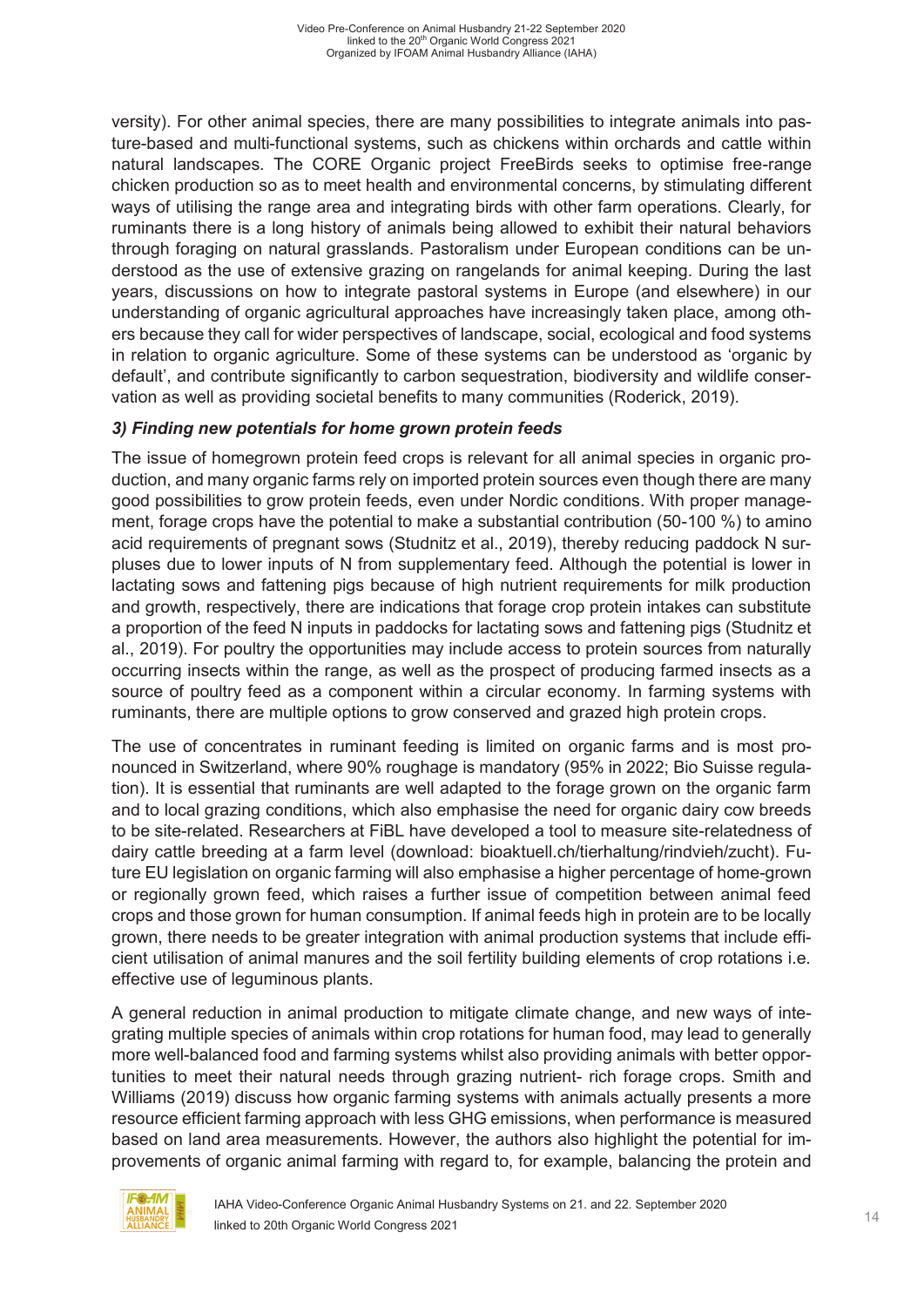energy component of animals' diets to ensure the lowest possible emissions, supported by appropriate breeding and efficient grassland management.

#### *4) Adopting resilience as a core of health principle and developing strategies to significantly lower or phase out the use of antibiotics*

Resilience is a core concept in organic farming at all levels, including the farm, system, herd and individual level. Organic animal farming relies on the system's ability to recover and adapt to external 'stressors' such as changes in feed prices, climate, legislation and disease outbreaks. The extent that adaptations are required will of course be dependent not only on the design of the system and the characteristics of its components (e.g. the breed, housing, management), but also on the nature and magnitude of the stressors. On organic farms in particular, being more exposed to natural elements, we may see considerable variation between farms in both the response and the impact, perhaps more so than in more protected industrialized systems. Research to assess system resilience is a particular challenge in relatively short-term projects, particularly when we consider the length of natural cycles. In the POWER project described above, a framework for evaluating system resilience in organic pig systems across Europe is being developed based on stakeholder inputs. Organic pig producers are asked to point out possible future scenarios/perturbations from their point of view and how they consider their farming system's ability to cope and to adapt to these "stressors" through changes in farm structure or management.

Resilience is also a key concept that influences our perception of health, in that it encompasses much more than just the absence of disease, rather being a reflection on an animal's ability to respond and react to the environment in which it lives. Health, as expressed in the organic principles, is the maintenance of physical, mental, social and ecological well-being that can be characterized by immunity and regeneration as well as resilience. In the organic principles, health is described as comprising the physical and mental well-being of individual animals, their social well-being that gives them opportunities to carry out social and group interactions and ecological well-being with respect to animals' interaction and mutual benefit within landscapes e.g. silvo-pastoral systems. This points to our responsibility as humans towards animals: to understand their natural needs, organize the surroundings to enable these to be met, and at the same time be ready to intervene to prevent or stop suffering. Whistance (2019) highlights the responsibility of being a good stockperson to include empathetic and careful handling, as well as creating systems in which animals can manage their own wellbeing and needs. The relative resilience of an individual or group of animals will influence the occurrence of disease. While the EU organic regulations allow antibiotics to be used in animal production, their prophylactic use is banned and reducing dependence on therapeutic use is encouraged along with a strong emphasis on health and welfare promotion. The organic approach is attuned to the 'One Health' approach to animal health in that *'It is inextricably linked to the environmental health, as animals and humans inhabit the same air space, access the same water sources, and require food derived from land and water*" (Murtaugh et al., 2017, p.12). IFOAM formulated the organic health principle as health for every living organism up to planetary level, as 'one and indivisible'. This can be regarded as a very ultimate version of 'One Health'.

The actual use of antibiotic drugs in European organic animal farming compared to conventional animal husbandry is not comprehensively documented (Mie et al., 2017). However, scattered studies indicate that the antibiotic use generally is substantially lower in organic compared to conventional systems, especially for pigs (approximately 5-to-15-fold higher) (L, 2006, Wingstrand et al., 2010). Previously, it has been postulated that a reduced need and

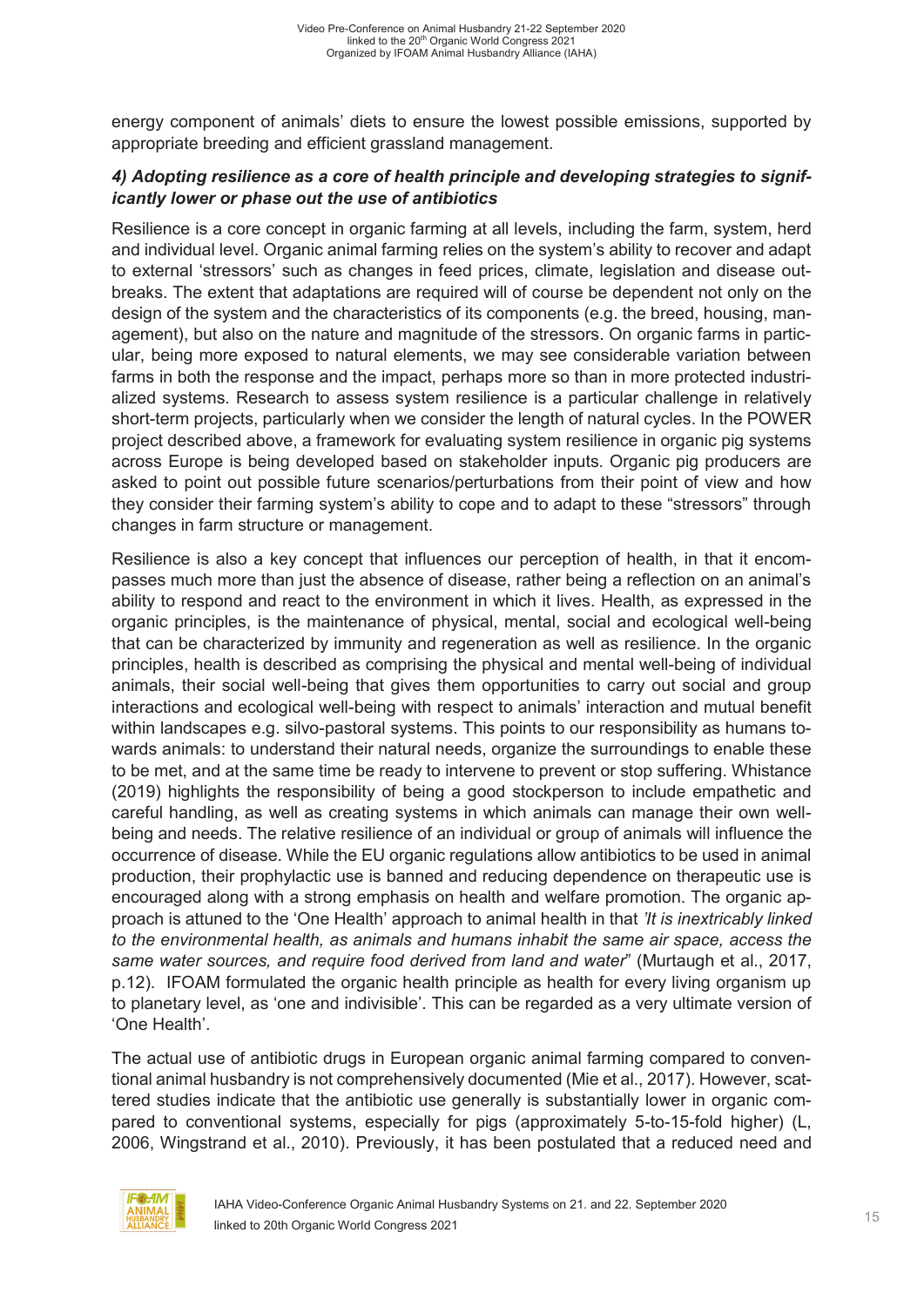use of antibiotics in organic livestock production will diminish the risk of development of antibiotic resistance (Aarestrup, 2005), and this has also been demonstrated with regard to resistant E coli in organic pigs compared to conventional pigs (Jensen and Aabo, 2014). Likewise, antibiotic resistance was found to be less common in organic pigs compared to conventional pigs in France, Italy, Denmark and Sweden (Gerzova et al., 2015, Osterberg et al., 2016). Sapkota et al. (2014) found that the withdrawal of prophylactic use of antibiotics, when poultry farms were converted from conventional to organic production standards, led to a decrease in the prevalence of antibiotic-resistant Salmonella. Resistant bacteria may be transferred within the production chain from farm to fork (Leverstein-van Hall et al., 2011). Furthermore, it was found that organic pork and chicken meat was less likely to contain resistant bacteria (Smith-Spangler et al., 2012).The lower use of antibiotics leads to less environmental risk and as well as to decreased risk for antimicrobial resistance, as identified and discussed by Jespersen et al. (2017) who, based on 25 years of research in organic animal farming, concluded that organic herds often were shown to have a lower level of antibiotic use. They concluded that this was one important way in which organic agriculture contributed to the public goods: namely the organic farming practices led to a lower risk to the society.

#### *5) Emphasising appropriate breeding and breeds, including multipurpose and local breeds*

In Northern Europe, it is common practice to use the same high-yielding breeds in organic production as in conventional animal production and this is a key challenge given the priority placed on natural elements of life, including outdoor living, longevity, natural behavior and species-specific feeding. It is impossible to standardize the animal breeds best suited for organic farms, as there is likely to be significant interaction with the surrounding and variable weather, landscapes, available feeds and other natural factors. Instead, given the diversity of situations in which we keep animals, we should be considering a range of animal profiles that can thrive under specific prevailing and local farming conditions. The breeding goals for animals on organic farms will be different to conventional agriculture. In organic agriculture, robust and locally adaptable animals, that can fully utilize local resources, are needed. For pigs and poultry, this issue was illustrated by the ban on synthetic amino acids in organic systems, which reduced the yield potential of conventional hybrids (Eriksson et al., 2010). Poultry farming provides an extreme example of how breeding programs for high yield has created two types of animals: egg layers and broilers with very fast growth for meat production. Padel (2019) discusses the problem from an organic principle perspective, using the example of using cockerels produced from egg-laying systems, as well as other initiatives designed to promote dual purpose chicken breeding.

The genetic potential for high yield is not an appropriate selection parameter for organically farmed animals and high yielding breeds are generally not well suited to organic conditions. According to van Wagenberg and co-workers (2017) seven out of 11 studies showed that organic dairy cows produced 4.7–32% less milk than conventional cows, while three studies did not find a significant difference. They concluded that this yield gap was due to longer pasture season, less use of high-yielding breeds and lower levels of concentrate in diets. For beef cattle and laying hens, there are not enough studies available to draw general conclusions on yield differences in these sectors (Röös et al., 2018). Therefore, other qualities need to be considered and, as an example of this, two Swiss studies found that well adapted herds had less fertility problems, less veterinary treatments and longer productive lifetimes (Spengler Neff et al., 2012; Selle et al., 2012). Another Swiss study showed that organic dairy cows descending from a natural mating bull had shorter calving intervals and lower somatic cell scores (SCSs) than those produced from an artificially inseminated bull. Almost 70% of the

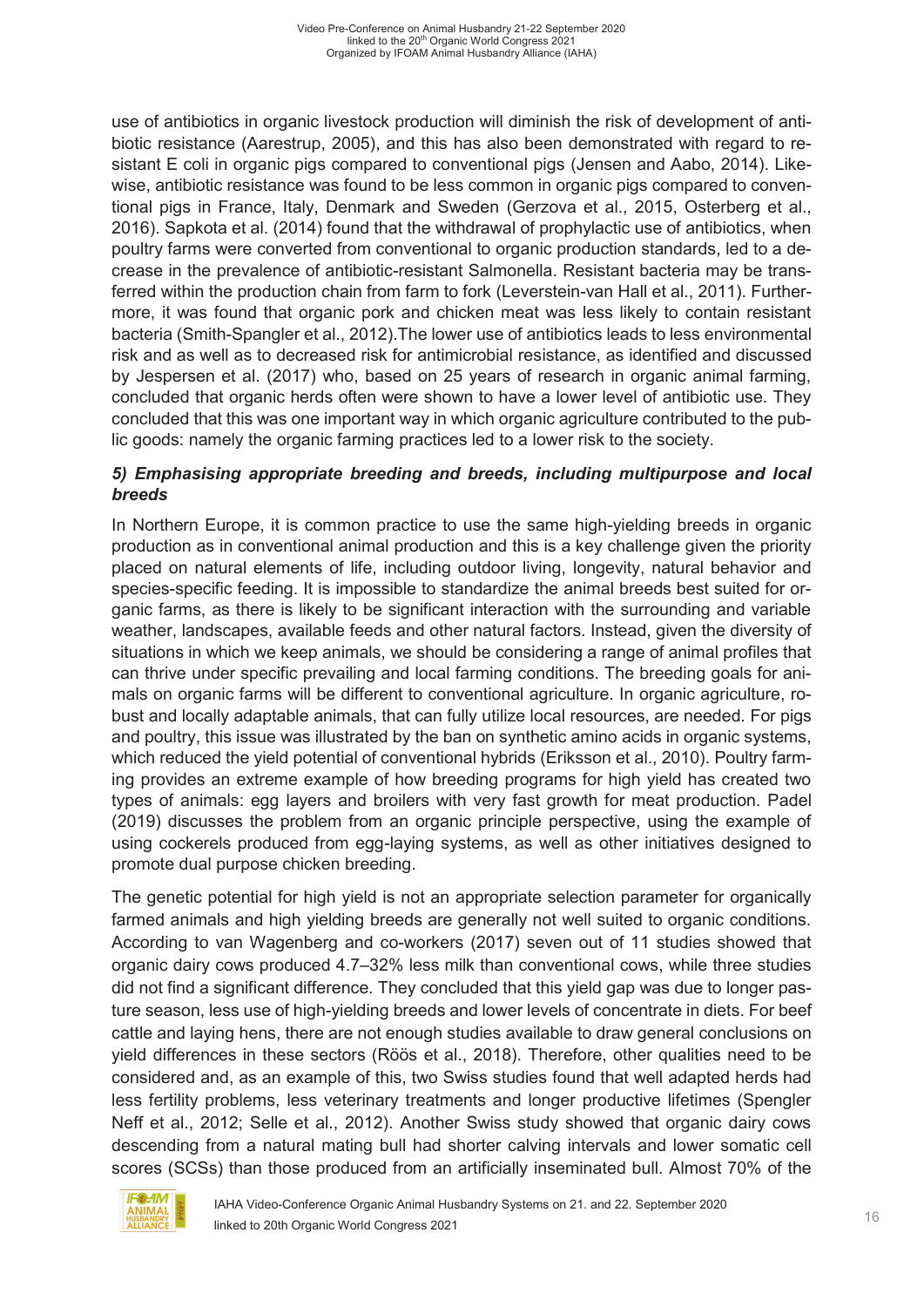natural mating bulls had been raised and bred in the same region as the cows and 31% on organic farms; so they may have been well adapted to the environment and the feed unlike most bulls for artificial insemination (Spengler Neff and Ivemeyer, 2016). In the CORE Organic Plus project OrganicDairyHealth, Bieber et al. (2019) compared local cattle breeds on organic farms in Austria, Poland, Sweden and Switzerland (2011-2014) with the most commonly used modern dairy breeds within the country. They found a significantly lower milk yield and lifetime production (kg ECM) for local breeds. However, many local breeds showed better fertility (shorter calving intervals, lower number of inseminations) and better longevity, the latter being based on limited data. The authors concluded that the robustness of local breeds can contribute to improved sustainability of organic dairy systems. Another study comparing German and Swedish local and modern dairy breeds in data sets pre-selected for comparable management intensities revealed that the inverse relationship between milk yield and fertility as well as disease occurrence, is more pronounced under intensive production conditions (Sweden) compared to less intensive production environments (Germany, Bieber et al., 2020). The authors conclude that different production intensities within organic farming need to be considered more closely when assessing the performance of local breeds in order to derive practical recommendations as to how to implement European organic regulations with regard to a suitable choice of breeds. Padel (2019) described how initiatives for breeding Holstein cows for high lifetime yield have been taking place in many European countries, and the Dutch organization for Organic Animal Breeding (www.biologischefokkerij.nl) works to increase the breeding animals specifically suited to organic farming.

In organic pig production, the breeds most commonly used are those that are better suited to outdoor conditions rather than the fast-growing, prolific breeds selected for very intensive, industrialized systems. However, piglet mortality remains a huge challenge in indoor and outdoor organic herds, and in the POWER project described above, the possibility to reduce piglet mortality is currently investigated through strategies of genetic selection of females originating from the conventional production and selected for high piglet survival. The selected sows are mated with boars with a high EBV (estimated breeding value) for piglet survival. Their progeny is evaluated under organic conditions for litter size, piglet survival and growth.

Crossbreeding has been commonplace as a breeding strategy on many organic and nonorganic farms. Whilst this provides a short-term solution to combining desirable production and functional traits and enabling environmental adaptation, there is also a real risk that an overemphasis on crossbreeding could result in the longer-term loss of both within and between breed diversity. It is important that the organic sector, as well as the wider authorities, recognise this risk and put in place strategies that encourage breed conservation and biodiversity.

#### *6) Enabling enhanced mother-infant contact*

The attention in farming on improving the contact between mothers and their infants has increased enormously during recent years, which is illustrated by the fact that an entire session of the IFOAM 2020 conference has been dedicated to this subject. The interest in this aspect represents a fundamental shift from a common understanding of dairy herds focused entirely on milk production for consumers, to production systems which respect the strong motivation of a cow to nurse her calf, as well as meeting the animals' needs for care, inter-generational learning and natural feeding. Giving mothers opportunities to rear their offspring can be seen as a core 'life opportunity' for both mothers and their offspring. Many studies show advantages of mother-infant contact in dairy cows and an increasing number of dairy farmers have shown interest in changing their calf rearing system to dam rearing. This has resulted in an increased

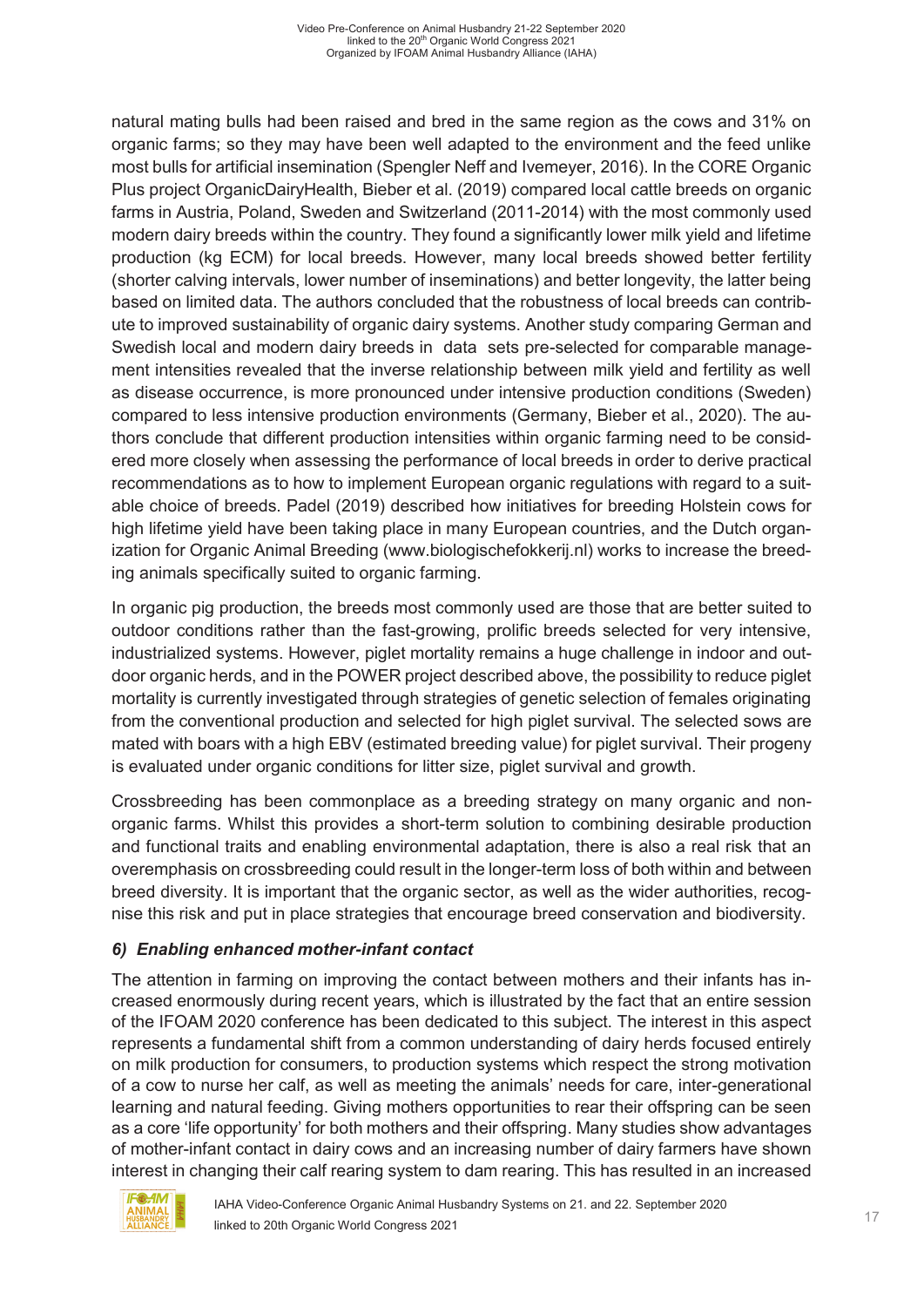need for advice and peer-to-peer learning. Researchers at FiBL have developed a technical leaflet for farmers and advisors (Spengler Neff et al., 2015) and will be translated into several languages (free download from https://shop.fibl.org).

The Core Organic projects ProYoungStock and GrazyDaiSy explore and develop several aspects of cow-calf contact systems. ProYoungStock focuses on boosting the immune system, decreasing disease, lowering antibiotic use in cow calf contact systems, as well as raising of calves using foster or mother cows. The GrazyDaiSy project is investigating cow-calf behavior with a focus on bonding and de-bonding at pasture, as well as human perceptions, experiences and actions related to cow-calf systems. Both projects include investigating potential synergies and economic and management related consequences of cow-calf systems and collecting knowledge on the diversity of dam rearing systems all over Europe. However, the issue is not restricted to milk production. Despite the markedly longer suckling period compared to conventional pig production (e.g. in Denmark it is seven weeks), health problems at weaning are also a challenge in many organic pig herds. In an effort to improve piglet robustness at weaning, a number of organic pig farms in Denmark successfully implemented ten weeks of lactation within pasture-based systems (Kongsted et al., 2017). In the POWER project, investigations are being conducted on the possibility to induce lactational oestrus in organic sows on pasture by a short-term separation of sows and piglets 4-5 weeks after farrowing. If successful, this will make it possible to wean piglets at a later age while maintaining, or even improving, overall herd productivity and efficiency. The research includes monitoring of pig behavior, feed intake and weaning weight to investigate the effects of separation on sow and piglet.

Poultry are also naturally strongly motivated to protect and bring up their youngsters and the learning between generations remains an area which we do not fully understand. As an example, mother-reared laying hens showed reduced fearfulness later in life as compared to hens reared without a mother (Campo et al., 2014; Edgar et al., 2016), and newly hatched chicks may still benefit from the contact, protection and learning from grown-up hens (Gottlieb, 1965). However, in commercial poultry production, after decades of artificially hatching eggs, there is no 'automatic' direct contact between hens and chicks in their early life, and not even between hens and their eggs. Breeding appears to have eliminated brooding characteristics. However, maternal care has been found to have great importance for the newly hatched chick not only in terms of learning and protection, but also to keep a sufficient body temperature, as well as lowering the risk of developing abnormal behavioral patterns later in life (e.g. feather pecking) (Edgar et al., 2016).

# **Future sustainable farms with animals?**

Roderick and Vaarst (2019) explored a number of perspectives across animal species in organic farming and concluded that many of the key challenges of global agriculture are also organic farming aspirations and that placing emphasis on four broad strategic categories associated with diversity, integration, resilience and communication could contribute significantly to solving current problems in our food and farming systems. It is also necessary to have frank and open discussions about the circumstances under which we involve animals in farming in such a way that allows us and them to make positive contributions to the health of the planet. Organic farming builds on a set of principles and we have highlighted a number of practical examples and strategies that embrace these principles and are focused on the inclusion of

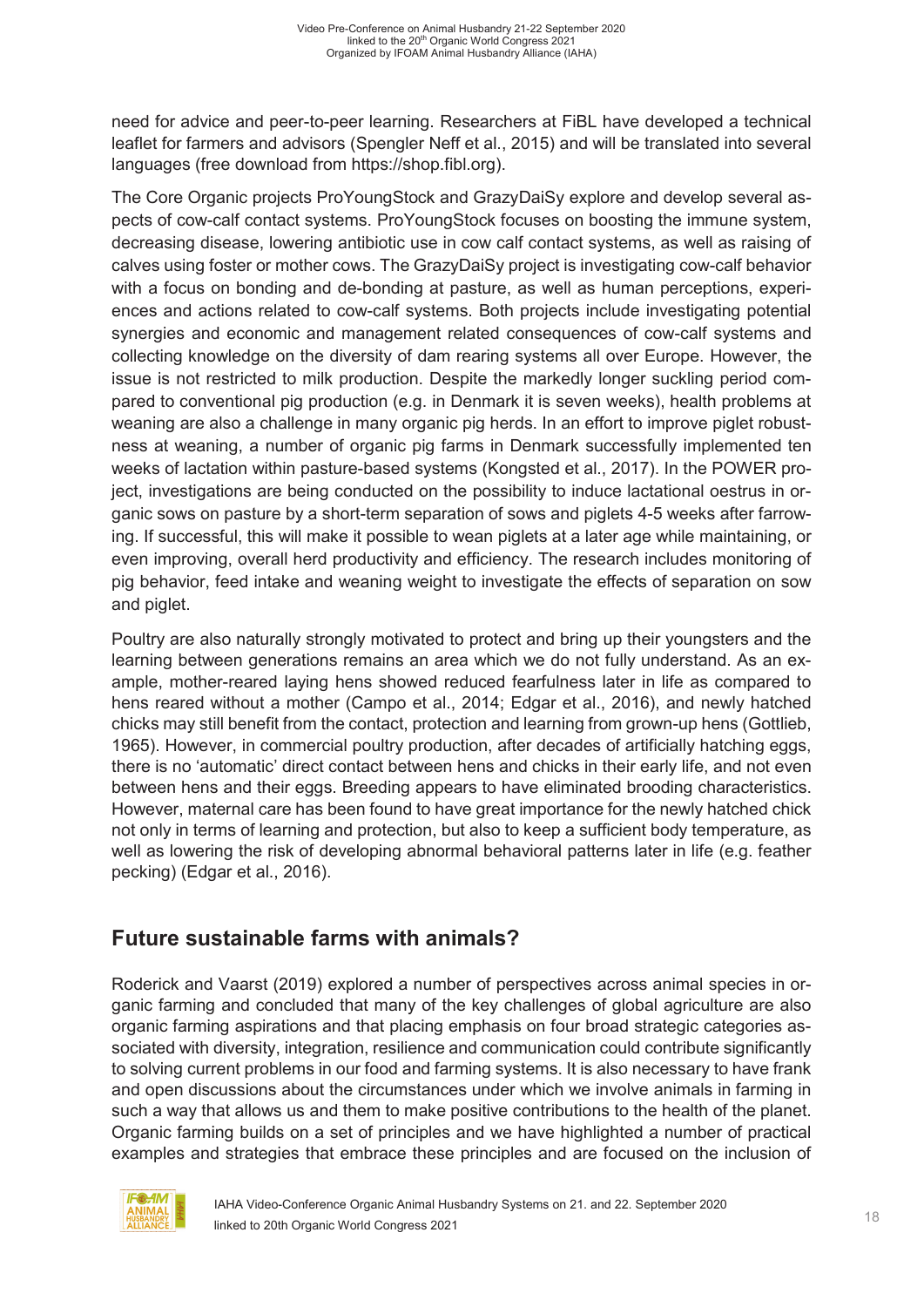animals within our future organic farming systems. Many of the ideas and developments illustrated in the paper are drawn from current research being undertaken across widely different European conditions under the auspices of the CORE Organic Cofund framework. The primary focus has been on the main farm animal species found in Europe, with a particular emphasis on dairy cows, pigs and chickens. However, a number of the perspectives and opportunities could be equally applicable to other species commonly found in other parts of the world. We could also extend the application to other species such as fish and honeybees, especially given the opportunities these bring for truly integrated food systems. Further to this point, referring to farm 'animals' rather 'livestock' not only frees us from viewing sentient beings as mere commodities, but also enables us to broaden our definition to include those animals of ecological importance that are important contributors to farms, including earthworms, pollinators, birds and other wildlife. On organic farms, these should exist in well-balanced populations to ensure ecologically healthy and resilient farms. Organic animal farming in the future should ensure that it remains context relevant and appropriate to specific farm and environmental conditions. Although not necessarily unique to organic farming, we see the emphasis on diversity as a key to its future development. Adopting strategies such as those described that are guided by ethical principles, can lead to multiple practical contextual applications. However, it is abundantly clear that there are no current farming systems that can be considered sustainable without the adoption of relevant supporting policies and the wider society undergoing fundamental changes in the way we demand, consume and waste food.

# **References**

- Aarestrup FM (2005): Veterinary drug usage and antimicrobial resistance in bacteria of animal origin. *Basic Clinical* Pharmacology and Toxicology 96**,** 271-81.
- Bieber A, Wallenbeck A, Leiber F, Fuerst-Waltl B, Winckler C, Gullstrand P, Walczak J, Wójcik P & Spengler Neff A (2016): Production level, fertility, health traits, and longevity in local and commercial dairy breeds under organic production conditions in Austria, Switzerland, Poland, and Sweden. Journal of Dairy Science 102, 5330–5341. https://doi.org/10.3168/jds.2018-16147
- Bieber A, Wallenbeck A, Spengler Neff A, Leiber F, Simantke C, Knierim U & Ivemeyer S (2020): Comparison of performance and fitness traits in German Angler, Swedish Red and Swedish Polled with Holstein dairy cattle breeds under organic production. Animal 14, 609-616.
- Campo JL, Davila SD & Gil MG (2014): Comparison of the tonic immobility duration, heterophil to lymphocyte ratio, and fluctuating asymmetry of chicks reared with or without a broody hen, and of broody and non-broody hens. Applied Animal Behaviour Science 151, 61-66
- D'Alexis S, Sauvant D & Boval M (2014): Mixed grazing systems of sheep and cattle to improve liveweight gain: a quantitative review. The journal of Agricultural Science, Volume 152, Issue 4, 655-66
- Edgar J, Held S, Jones C & Troisi C (2016): Influences of Maternal Care on Chicken Welfare. Animals 6: 1-12. (doi.org/10.3390/ani6010002)
- Eriksen, J (2001): Implications of grazing sows for nitrate leaching from grassland and the succeeding cereal crop. Grass and Forage science 56, 317-322.
- Eriksson M, Waldenstedt L, Elwinger K, Engström B & Fossum O (2010): Behaviour, production and health of organically reared fast-growing broilers fed low crude protein diets including different amino acid contents at start. Acta Agriculturae Scandinavica, Section A — Animal Science 60**,** 112-124. 10.1080/09064702.2010.502243.

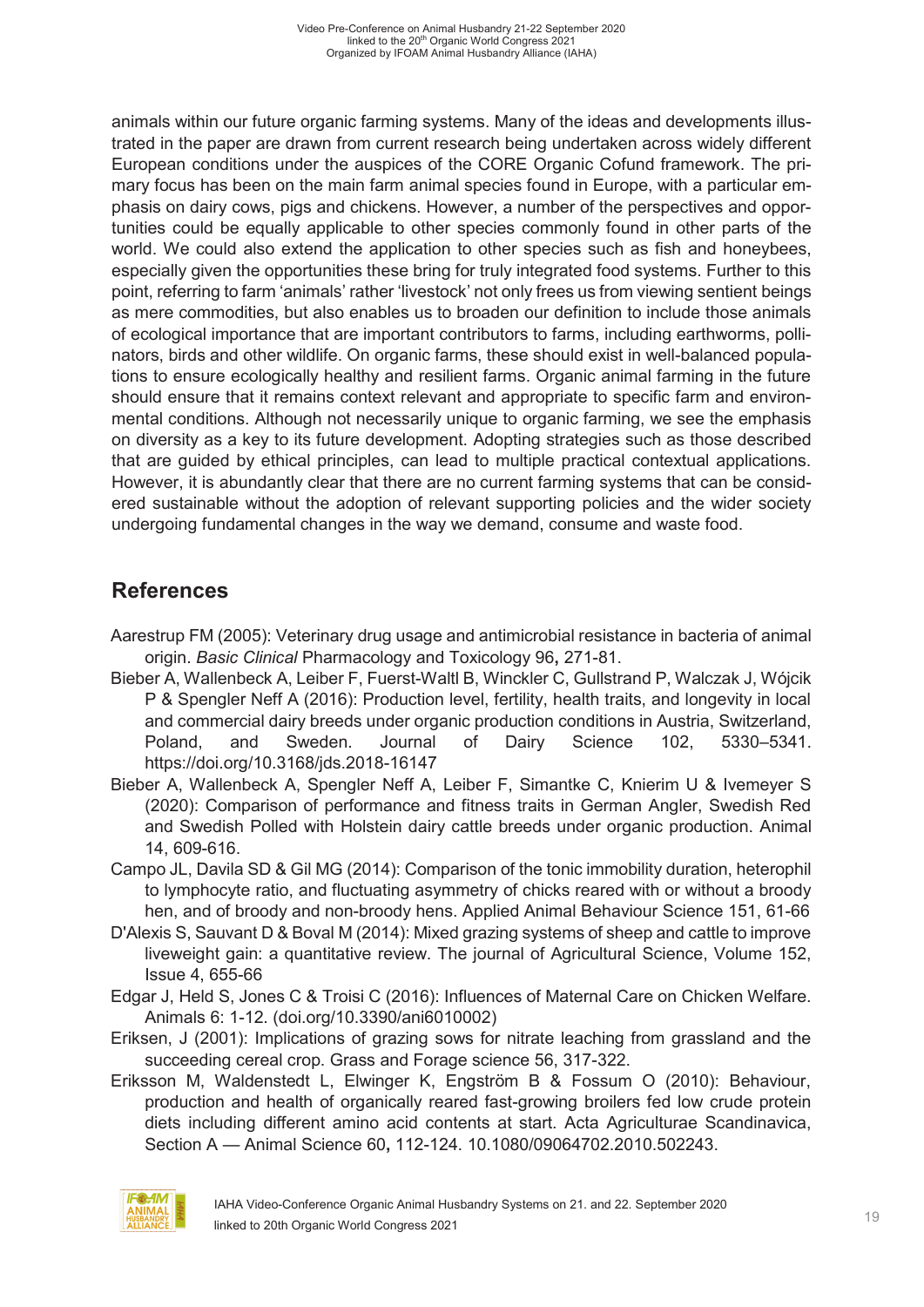- Eschen R, Mortimer SR, Lawson CS, Edwards AR, Brook AJ, Igual JM, Hedlund K & Schaffner U (2007): Carbon addition alters vegetation composition on ex-arable fields. Journal of Applied Ecology 44, 95-104.
- Gerzova L, Babak V, Sedlar K, Faldynova M, Videnska P, Cejkova D, Jensen AN, Denis M, Kerouanton A, Ricci A, Cibin V, Osterberg J & Rychlik I (2015): Characterization of Antibiotic Resistance Gene Abundance and Microbiota Composition in Feces of Organic and Conventional Pigs from Four EU Countries. PLoS One*,* 10**,** e0132892. 10.1371/journal.pone.0132892.
- Gottlieb G (1965): Imprinting in relation to parental and species identification by avian neonates. Journal of Comparative and Physiological Psychology 59(3), 345-356. http://dx.doi.org/10.1037/h0022045;
- Jakobsen M (2018): Integrating foraging and agroforestry into organic pig production environmental benefits. PhD Dissertation, Dept Agroecology September 2018.
- Jensen AN & Aabo S (2014): SafeOrganic Restrictive use of antibiotics in organic animal farming – a potential for safer, high quality products with less antibiotic resistant bacteria. https://orgprints.org/27980/7/27980.pdf
- Jespersen LM, Baggesen DL, Fog E, Halsnæs K, Hermansen JE, Andreasen L, Strandberg B, Sørensen JT &Halberg N (2017): Contribution of organic farming to public goods in Denmark. Organic Agriculture 7, 243-266.
- Jørgensen U, Thuesen J, Eriksen J, Horsted K, Hermansen JE, Kristensen K & Kongsted AG (2018): Nitrogen distribution as affected by stocking density in a combined production system of energy crops and free-range pigs. Agroforestry systems 92: 987-999.
- Kelly HR, Shiel S, Edwards S, Day J & Browning H (2002): The effect of different paddock rotation strategies for organic sows on behaviour, welfare and the environment. Conference paper: Colloquium of Organic Researchers (COR). 1-4.
- Kongsted AG, Studnitz M, Knage-Drangsfeldt K & Andersen HM-L (2017): Ten weeks of lactation in organic pig production – a case study. In Book of abstracts of the 68th Annual Meeting of the European Federation of Animal Science 23 p. 291.
- L H (2006): Medicinforbrug og dødelighed i økologisk og konventionel slagtesvineproduktion (Use of pharmaceuticals and mortality in organic and conventional pig production, in Danish).
- Leverstein-Van Hall MA, Dierikx CM, Stuart JC, Voets GM, Van Den Munckhof MP, Van Essen-Zandbergen A, Platteel T, Fluit AC, Van De Sande-Bruinsma N, Scharinga J, Bonten MJM, Mevius DJ & Grp NES (2011): Dutch patients, retail chicken meat and poultry share the same ESBL genes, plasmids and strains. Clinical Microbiology and Infection 17**,** 873-880. 10.1111/j.1469-0691.2011.03497.x.
- Manevski K, Jakobsen M, Kongsted AG, Georgiadis P, labouriau R, Hermansen JE & Jørgensen U (2019): Effect of poplar trees on nitrogen and water balance in outdoor pig production A case study in Denmark. Sci.Tot.Env.646, 1448-1458.
- Mie A, Andersen HR, Gunnarsson S, Kahl J, Kesse-Guyot E, Rembiałkowska E, Quaglio G & Grandjean P (2017): Human health implications of organic food and organic agriculture: a comprehensive review. Environmental Health [Online], 16R. Available: https://doi.org/10.1186/s12940-017-0315-4 [Accessed October 27].
- Murtaugh MP, Steer CJ, Sreevatsan S, Patterson N, Kennedy S & Sriramarao P (2017): The science behind One Health: at the interface of humans, animals and the environment. Annals of the New York Academy of Science 1395, 12-32.
- Osterberg J, Wingstrand A, Nygaard Jensen A, Kerouanton A, Cibin V, Barco L, Denis M, Aabo S & Bengtsson B (2016): Antibiotic Resistance in Escherichia coli from Pigs in Organic and Conventional Farming in Four European Countries. PLoS One*,* 11**,** e0157049. 10.1371/journal.pone.0157049.

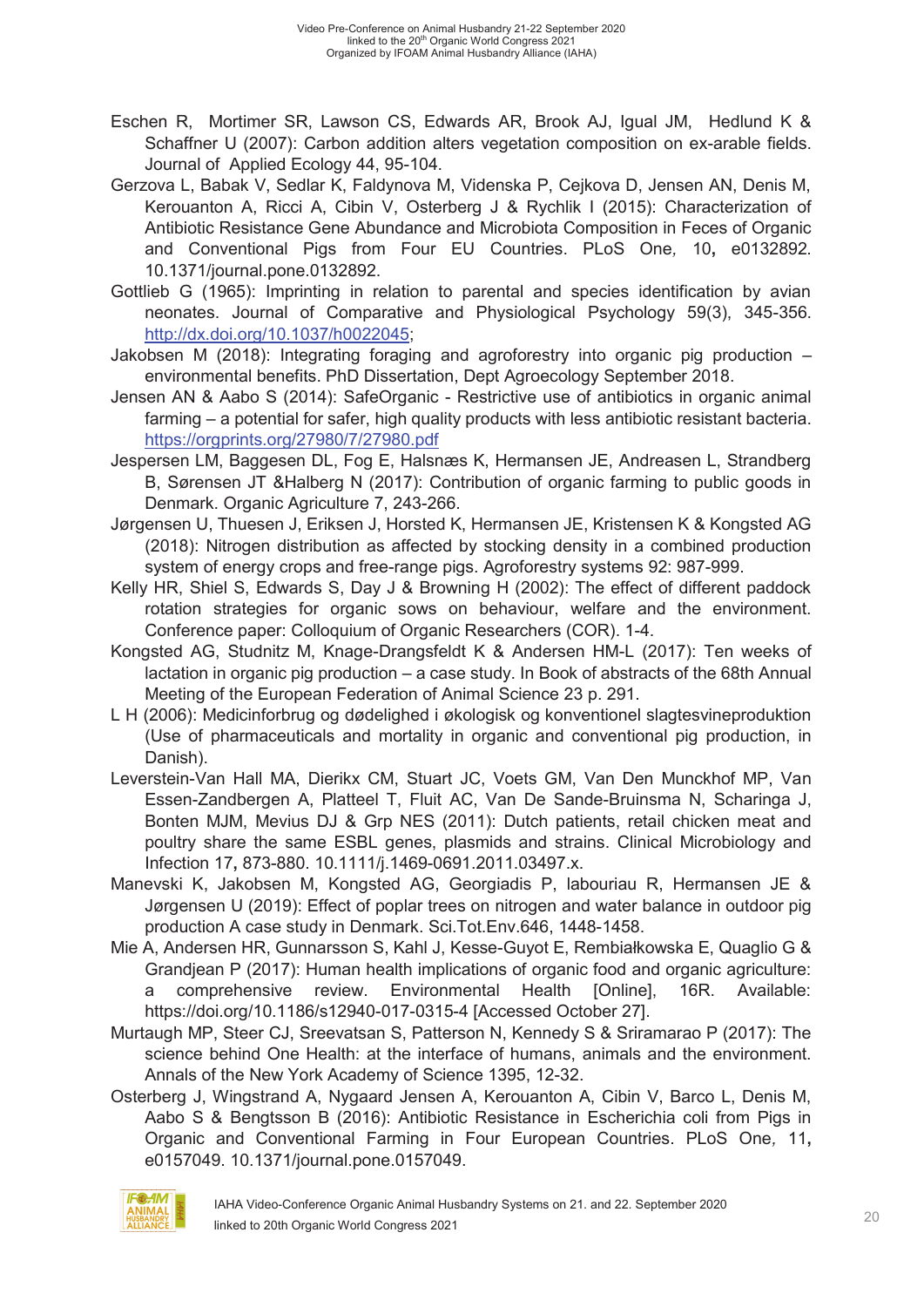- Padel S (2019): The principles of organic livestock farming. In: Vaarst M & Roderick S (eds.; 2019) Chapter 2, 13-31.
- Roderick S (2019): Pastoralism and organic animal farming: are they complementary? In: Vaarst M & Roderick S (eds.; 2019) Chapter 9, 175-204.
- Roderick S & Vaarst M (2019) Improving organic animal farming for the future. In: Vaarst M & Roderick S (eds.; 2019): Improving Organic animal Farming. BurleighDodds Series in Agricultural Science 46, chapter 18, 375-384.
- Röös E, Mie A, Wivstad M, Salomon E, Johansson B, Gunnarsson S, Wallenbeck A, Hoffmann R, Nilsson U, Sundberg C & Watson CA (2018): Risks and opportunities of increasing yields in organic farming. A review. Agronomy for Sustainable Development 38. 10.1007/s13593-018-0489-3.
- Sapkota AR, Kinney EL, George A, Hulet RM, Cruz-Cano R, Schwab KJ, Zhang G & Joseph SW (2014): Lower prevalence of antibiotic-resistant Salmonella on large-scale US conventional poultry farms that transitioned to organic practices. Science of the Total Environment 476**,** 387-392. 10.1016/j.scitotenv.2013.12.005.
- Sehested J, Søegaard K, Danielsen V, Roepstorff A & Monrad J (2004): Grazing with heifers and 1065 sows alone or mixed: Herbage quality, sward structure and animal weight gain. Livestock Production Science 88 (3), 223-238. https://www.sciencedirect.com/science/article/abs/pii/S0301622603003245
- Selle, M, Ivemeyer, S, Spengler, A, Reiber, C & Valle-Zárate, A (2012) The influence of farm and herd factors on the health status of organic dairy cattle under low concentrate feeding considering an assessment-tool for site-related breeding, 2nd IFOAM / ISOFAR Int. Conf. on Organic Animal Husbandry, Hamburg, Germany, September 12-14, 2012
- Smith LG & Williams AG (2019): The effects of organic management on greenhouse gas emissions and energy efficiency in livestock production. In: Vaarst M & Roderick S (eds.; 2019), Chapter 3, 33-58.
- Smith-Spangler C, Brandeau ML, Hunter GE & Bavinger JC, Pearson M, Eschbach PJ, Sundaram V, Liu H, Schirmer P, Stave C, Olkin I & Bravata DM (2012): Are organic foods safer or healthier than conventional alternatives?: a systematic review. Annals Internal Medicine 157**,** 348-66. 10.7326/0003-4819-157-5-201209040-00007.
- Spengler Neff A and Ivemeyer, S (2016) Differences between dairy cows descending from artificial insemination bulls vs. dairy cows descending from natural service bulls on organic farms in Switzerland. Livest. Sci. 185, 30-33.
- Spengler Neff A, Ivemeyer S and Schneider C (2015) Technical guide on mother-bonded and fostered calf rearing in dairy farming. FiBL
- Spengler Neff A, Pedotti R and Schmid A (2012) Assessment of Site-related Breeding of Dairy Cattle on Organic Farms in a Swiss Mountain Region. 2nd IFOAM / ISOFAR International Conference on Organic Animal Husbandry, Hamburg, Germany, September.
- Studnitz M, Rasmussen I, Trkulja I, Steenfeldt S, Jensen A, Jørgensen M (2019) Organic Knowlege Network on Monogastric Animal Feed. Poster session præsenteret ved Circular Bioeconomy Days 2019, Foulum, Danmark.
- Van Wagenberg CPA, De Haas Y, Hogeveen H, Van Krimpen MM, Meuwissen MPM, Van Middelaar CE & Rodenburg TB (2017): Animal Board Invited Review: Comparing conventional and organic livestock production systems on different aspects of sustainability. Animal 11**,** 1839-1851. 10.1017/S175173111700115X.
- Whistance L (2019): Enhancing naturalness and human care in organic animal farming. In: Vaarst M & Roderick S (2019), Chapter 5, 79-101.
- Wingstrand A, Struve T, Lundsby K, Vigre H, Emborg HD, Sørensen AIV & Jensen VF (2010): Antibiotikaresistens og -forbrug i slagtesvineproduktionen (Antibiotic resistance and use